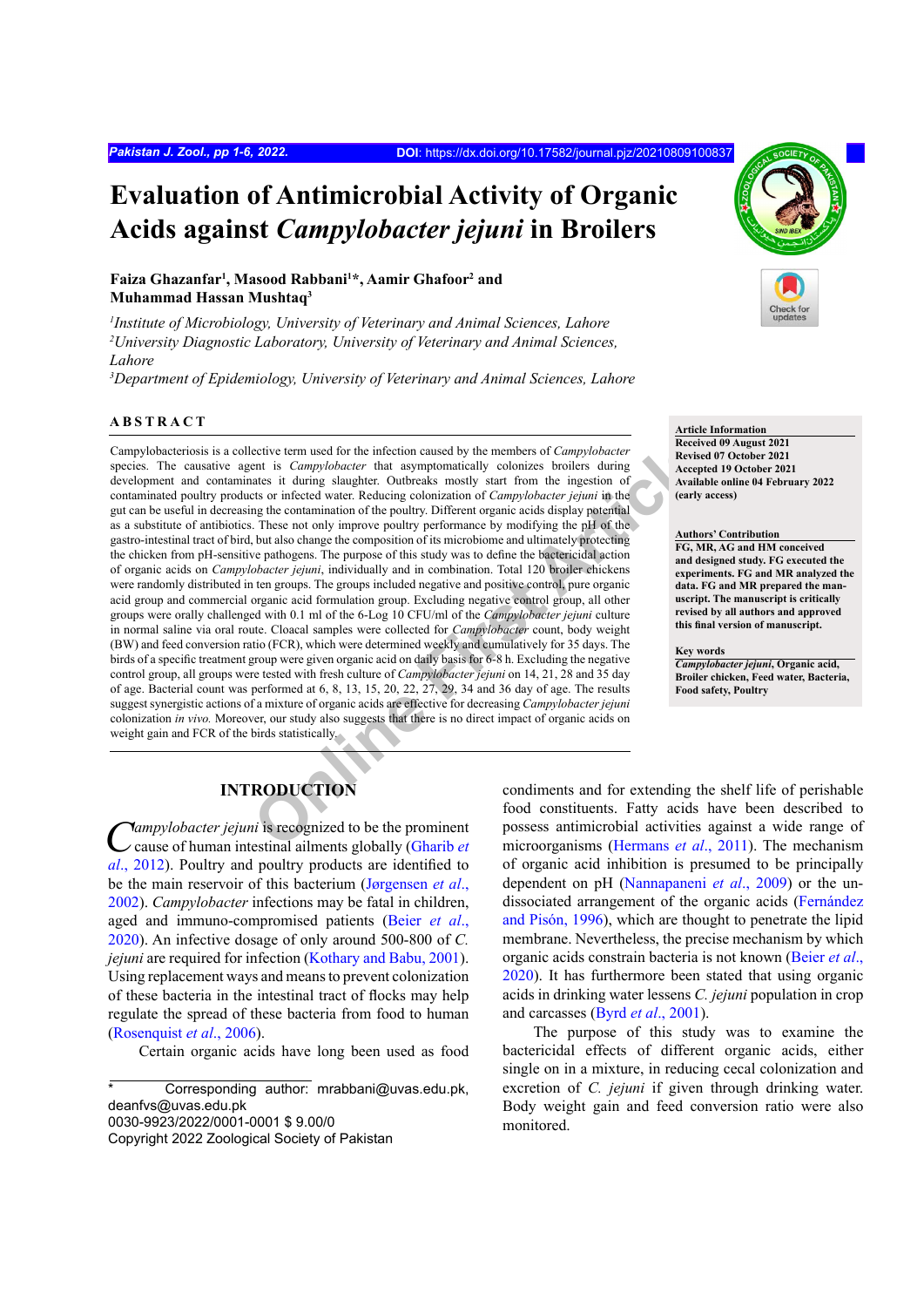# **MATERIALS AND METHODS**

#### *Animal housing*

# A total of 120 broiler chicks were acquired from a commercial hatchery on the day of hatch and raised for 35 days in the experimental chamber of animal shelter, Institute of Microbiology, UVAS, Lahore. The primary weight of the hatchlings was 40.0–41.35 g. The cloacal swabs in normal saline were taken and grown on CCDA under microaerophillic conditions to confirm the chicks are *Campylobacter* free. The chicks were kept on floor pens with wood shavings. The composition and nutrient value of the basal diet is described in [Table I](#page-1-0). Feed and water were accessible *ad libitum* for the 35-day trial.

# <span id="page-1-0"></span>**Table I. The composition and nutrient values of basal diet (%).**

| <b>Ingredients</b> |      | Starter (1-17 Days) Grower (18-35 Days) |
|--------------------|------|-----------------------------------------|
| C.P                | 22.7 | 21.2                                    |
| Fat                | 4.1  | 4.6                                     |
| Ash                | 3.6  | 4.0                                     |
| M.E                | 2900 | 2980                                    |
| Ca                 | 0.9  | 1.0                                     |
| P                  | 0.52 | 0.46                                    |
| D. Lysin           | 1.2  | 1.16                                    |
| D. Methionine      | 0.5  | 0.464                                   |
| D. Threonine       | 0.79 | 0.76                                    |
|                    |      |                                         |

#### *Microbial strain*

*C. jejuni* strain ATCC 33291, used for inoculation of the birds, was kept frozen at -80˚C in 80% glycerol solution. The innoculum was prepared for the challenge trial by culturing it on Charcoal-Cephoperazone-Deoxycholate-Agar (CCDA) and incubating for 48 h at 42°C under microaerophillic conditions (5%  $O_2$ , 10%  $CO_2$ ) and  $85\%$  N<sub>2</sub>). The bacteria were harvested and diluted in normal saline solution to the precise viable concentration of 6-Log 10 CFU/ml according to the technique explained by ([Lamb-Rosteski](#page-5-2)*et al*., 2008). Inoculum concentration was assessed by 0.1 MacFarland tubes. The inoculum was kept on ice for less than 1 h before oral administration of chicks. Except the negative control group, the rest of the birds received 1 ml dose of the inoculum in normal saline at day 7 of the trial ([Table II\)](#page-2-0).

#### *Organic acids as an alternate therapy*

Four pure organic acids (Formic Acid, Propionic Acid, Acetic Acid and Lactic Acid) and four commercially available preparations i.e. Multiacid (EWABO, The Hygiene Company, Wietmarschen, Germany) composed of formic acid, acetic acid, propionic acid and lactic acid, SELKO-pH (Selko Feed Additives, Tilburg, Netherlands) made up of ammonium formate, formic acid and acetic acid, Acid Punch (Herbavita Feed Supplements, ZS Biotech, Pakistan) consisted of formic acid, propionic acid, acetic acid and lactic acid and Lipto-Safe L (Forward Solutions, Pakistan) contained formic acid, propionic acid, citric acid and lactic acid, were used in treatment groups to check the reduction in microbial count. The pH of all acids and formulations were adjusted at level 4.

#### *Experimental design*

Free the contribution and nutrient values of basal<br>
The birds of the particular group<br>
organic acid on daily basis in drining<br>
organic acid on daily basis in drining<br>  $\begin{array}{r} (1-17 \text{ days}) \text{ Grouver (18-35 Days)} \\ \text{0.46} \\ 4.0 \\ 2.980 \\$ The chicks were randomly distributed to eight treatment groups containing 10 birds in respective groups. The birds of the particular group were given respective organic acid on daily basis in drinking water. *C. jejuni* lives as a commensal in chicken gut. Therefore, the microbial load of this pathogen was estimated by taking cloacal swab in normal saline and growing on CCDA under microaerophillic conditions, a day before administering the fresh culture of this bacterium. The initial count was noted down. Except the negative control group, all treatment groups were tested with fresh culture of *C. jejuni* (0.1 MacFarland) on 14, 21, 28 and 35 day of age. The bacterium was allowed 24 h to colonize the gut of the bird. After 24 h, the microbial load was again calculated by taking the cloacal swab in normal saline and growing the sample on CCDA under microaerophillic conditions, a day after administering the innoculum. The reading was again noted down and compared with the initial count. The study plan is presented in [Table II.](#page-2-0) Chickens of all groups were vaccinated against New Castle Disease (NDV) vaccine according to the routine vaccination program of the broilers which contains administration of live virus "LaSota" vaccine via eye drop route at day 5 followed by booster dose at day 15.

#### *Weight gain analysis on weekly basis*

The results of different organic acids, affecting the body weight gain (BW) of the birds of all groups, were obtained on weekly basis that is on day 1, 7, 14, 21, 28 and 35. Whereas, feed intake and water consumption were checked on daily basis. For 35-day trial, 2kg feed was given to all groups for 24 h every day. Feed conversion ratio (FCR) was determined by the intake of the feed vs weight gain of the bird.

#### *Microbial count*

Microbial load for *C. jejuni* was evaluated from each bird by collecting the cloacal swab in normal saline at 6, 8, 13, 15, 20, 22, 27, 29, 34 and 36 day of age. The samples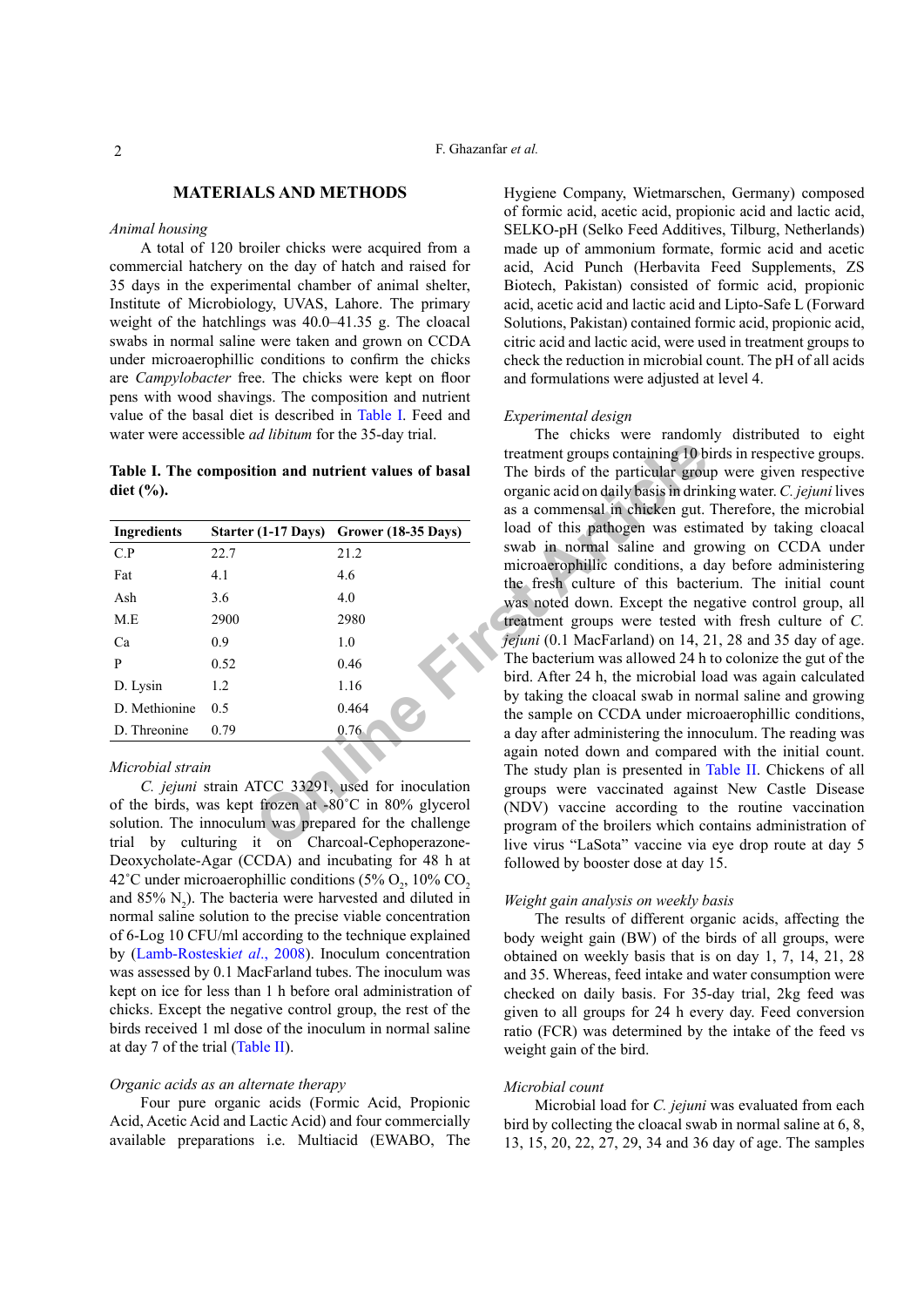were diluted serially ten-fold and counted on CCDA under microaerophillic conditions. Bacterial colonies were counted and CFU/gram was converted into  $log_{10}$  values. The mean  $\pm$  standard deviation (S.D) of  $\log_{10}$  values were calculated and compared among groups. Log reduction of plate count was calculated by subtracting log values of day post infection (DPI) from day before infection (DBI).

*Statistical analysis*

The data was transferred to the spreadsheet using MS Excel 2016 and the results were evaluated through

Statistical Package for the Social Sciences (SPSS) version 16.0. Enumeration data was presented as Mean $\pm$  S.D log<sub>10</sub> CFU/mL and compared by one-way ANOVA followed by Tukey's multiple comparison test at *p*< 0.05 level of significance by SPSS.

# **RESULTS AND DISCUSSION**

The control strategies on-farm, for the decrease of *Campylobacter*, have been comprehensively studied as a significance of well-established association of

<span id="page-2-0"></span>

| Table II. Treatment group description (organic acid/distilled water) at pH 4. |  |  |  |
|-------------------------------------------------------------------------------|--|--|--|
|-------------------------------------------------------------------------------|--|--|--|

| <b>Groups</b> |                                                                                  |        | <b>Treatment</b>                                   |                                      |               |  |  |  |  |
|---------------|----------------------------------------------------------------------------------|--------|----------------------------------------------------|--------------------------------------|---------------|--|--|--|--|
|               | <b>Control groups</b>                                                            |        |                                                    |                                      |               |  |  |  |  |
| A             | Negative control                                                                 |        | No treatment                                       |                                      |               |  |  |  |  |
| B             | C. jejuni                                                                        |        | C. jejuni treatment weekly                         |                                      |               |  |  |  |  |
|               | Pure organic acid model                                                          |        |                                                    |                                      |               |  |  |  |  |
| C             | Formic acid $(0.1mL/1L)$                                                         |        | Daily+ C. jejuni treatment weekly                  |                                      |               |  |  |  |  |
| D             | Acetic acid $(0.1mL/100mL)$                                                      |        | Daily+ C. jejuni treatment weekly                  |                                      |               |  |  |  |  |
| E             | Propionic acid $(0.1mL/100mL)$                                                   |        |                                                    | Daily+ $C$ . jejuni treatment weekly |               |  |  |  |  |
| F             | Lactic acid $(0.1mL/130mL)$                                                      |        | Daily+ $C$ . jejuni treatment weekly               |                                      |               |  |  |  |  |
|               | Commercial organic acid model                                                    |        |                                                    |                                      |               |  |  |  |  |
| G             | Acid punch $(0.25 \text{m}L/1000 \text{m}L)$                                     |        | Daily+ C. jejuni treatment weekly                  |                                      |               |  |  |  |  |
| H             | Lipto-Safe L $(0.1mL/250mL)$                                                     |        | Daily+ $C$ . <i>jejuni</i> treatment weekly        |                                      |               |  |  |  |  |
| Ι             | SELKO-pH (0.1mL/180mL)                                                           |        | Daily+ $C$ . jejuni treatment weekly               |                                      |               |  |  |  |  |
| J             | Multiacid (0.1mL/200mL)                                                          |        | Daily+ $C$ . jejuni treatment weekly               |                                      |               |  |  |  |  |
| K             | Antibiotic (Ciprofloxacin)                                                       |        | Antibiotic formulation+ C. jejuni treatment weekly |                                      |               |  |  |  |  |
|               | Table III. Antibacterial activity of organic acids against Campylobacter jejuni. |        |                                                    |                                      |               |  |  |  |  |
| <b>Groups</b> | Day 7<br>6 (BC)                                                                  | Day 14 | Day 21                                             | Day 28                               | <b>Day 35</b> |  |  |  |  |

# <span id="page-2-1"></span>**Table III. Antibacterial activity of organic acids against** *Campylobacter jejuni.*

| <b>Groups</b> | $6$ (BC) | Day 7 |                              | Day 14 |                          |       | <b>Day 21</b>            |       | Day 28                   |       | Day 35                       |  |
|---------------|----------|-------|------------------------------|--------|--------------------------|-------|--------------------------|-------|--------------------------|-------|------------------------------|--|
|               | Count    | Count | L.D                          | Count  | L.D                      | Count | L.D                      | Count | L.D                      | Count | L.D                          |  |
| $\mathbf{A}$  | 3.41     | 3.44  | $\qquad \qquad \blacksquare$ | 3.33   | $\overline{\phantom{a}}$ | 3.31  |                          | 3.77  | $\overline{\phantom{a}}$ | 3.66  | $\overline{a}$               |  |
| B             | 3.37     | 6.55  | $\overline{\phantom{a}}$     | 6.45   | $\overline{\phantom{m}}$ | 6.27  | $\overline{\phantom{a}}$ | 6.22  | $\overline{\phantom{a}}$ | 6.15  | $\qquad \qquad \blacksquare$ |  |
| $\mathcal{C}$ | 3.05     | 4.16  | 3.19                         | 3.88   | 2.17                     | 3.23  | 2.82                     | 3.61  | 2.44                     | 3.77  | 2.28                         |  |
| D             | 3.18     | 4.32  | 2.23                         | 3.32   | 2.9                      | 3.19  | 2.31                     | 3.17  | 3.08                     | 3.05  | 2.6                          |  |
| E             | 3.15     | 5.07  | 1.48                         | 5.01   | 1.54                     | 4.77  | 1.45                     | 4.92  | 1.63                     | 4.61  | 1.94                         |  |
| $\mathbf{F}$  | 3.35     | 4.72  | 1.83                         | 4.61   | 1.94                     | 4.38  | 1.84                     | 4.05  | 1.45                     | 4.01  | 2.63                         |  |
| G             | 3.33     | 3.93  | 2.12                         | 3.77   | 2.28                     | 3.75  | 2.3                      | 3.61  | 2.44                     | 3.23  | 2.82                         |  |
| H             | 3.27     | 4.01  | 2.23                         | 4.06   | 2.16                     | 3.82  | 2.45                     | 3.75  | 2.4                      | 3.61  | 2.54                         |  |
| $\bf{I}$      | 3.39     | 4.38  | 1.84                         | 4.05   | 2.17                     | 4.12  | 2.1                      | 4.24  | 2.83                     | 4.16  | 2.26                         |  |
| J             | 3.33     | 4.61  | 1.94                         | 4.77   | 1.45                     | 3.93  | 2.34                     | 3.82  | 2.45                     | 3.77  | 2.38                         |  |
| K             | 3.29     | 4.88  | 1.67                         | 4.86   | 1.54                     | 4.06  | 2.16                     | 3.82  | 2.45                     | 3.75  | 2.4                          |  |

Count, Mean  $\pm$  SEM log<sup>10</sup>; LD, log<sup>10</sup> reduction of *C. jejuni*.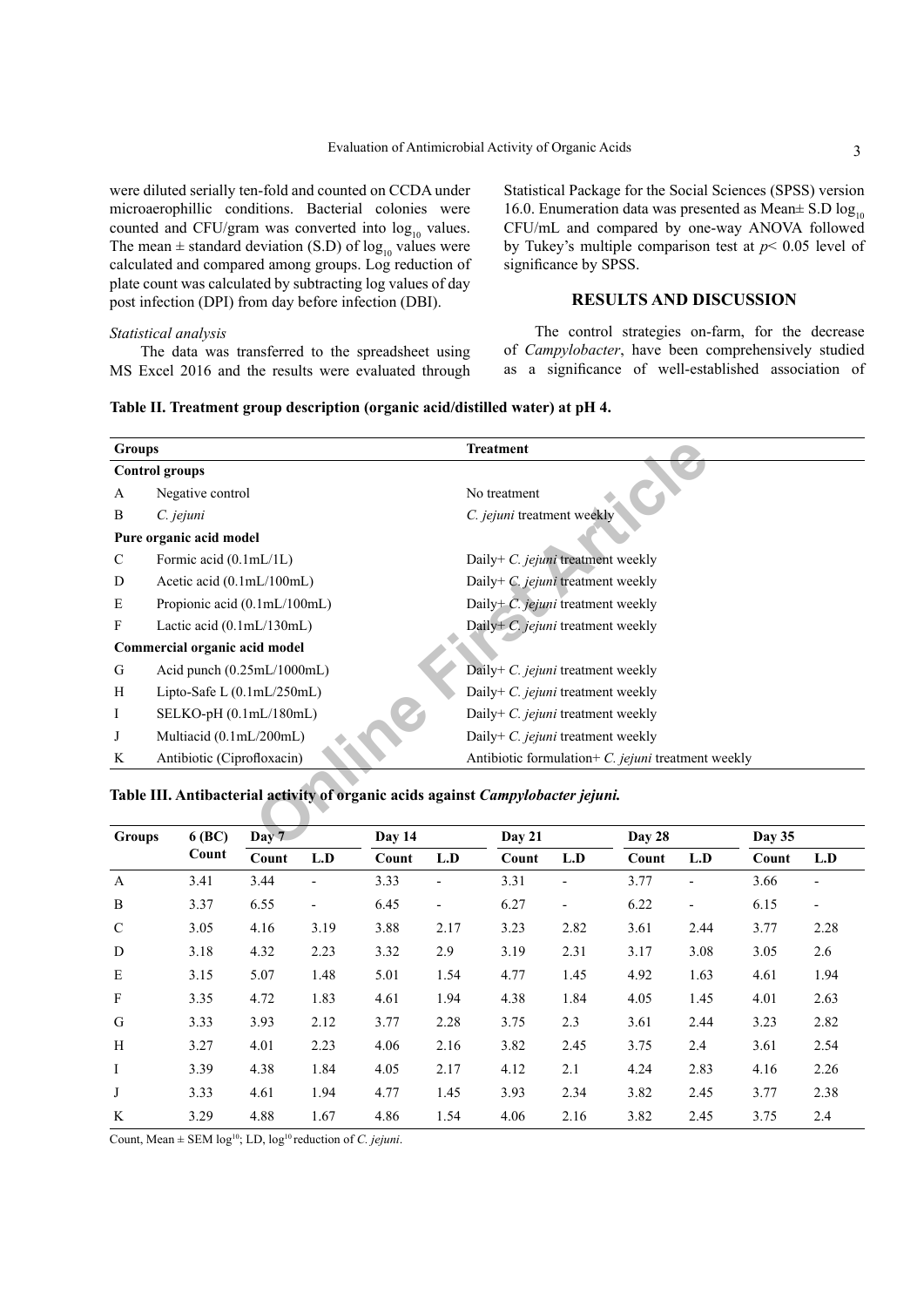*Campylobacter* and poultry meat (Santini *et al*., 2010; [Gharib](#page-5-0) *et al*., 2012; [Neal-McKinney and Konkel, 2012;](#page-5-3) [Nishiyama](#page-5-4) *et al*., 2014) Studies designate that adding organic acid to the drinking water aids in the reduction of pathogens in the water and the crop/ proventriculus, to control gut micro-flora, to intensify the digestion of feed and to increase growth performance (Byrd *et al*., 2001; Açıkgöz *et al*., 2011; [Hamed and Hassan, 2013](#page-5-5)). However, the exact mechanism(s) by which organic acids prevent bacteria are not known (Kim *et al*[., 2019](#page-5-6)).

In this project, we compared the bactericidal effect of organic acids on load of *C. jejuni* at pH level 4. The outcomes of this experiment demonstrate that the acidification of the drinking water successfully reduced the number of *C. jejuni* in the guts of the experimental birds. The antibacterial activity of organic acids against *C. jejuni* at different weeks of 35 days trial is presented in the [Table III.](#page-2-1) The effect of organic acids in reduction of *C. jejuni* is presented in Figure 1.



<span id="page-3-0"></span>Fig. 1. Growth of *C. jejuni* on selective media (CCDA).

The main objective of our study plan was to evaluate the effect of organic acids on *C. jejuni* either already present in the chicken gut or administered orally. The experimental trial was designed to choose for an effective bactericidal method; whether it's the use of an individual organic acid as a better controlling measure or should it be a mixture of organic acids that obstructs the colonization of *C. jejuni* in the chicken gut.

Although all treatment groups show a decrease of *C. jejuni*, the treatment groups involving the combination of organic acids gave better results. Group G (Acid Punch) lower the load in the steadiest manner, followed by group H (LiptoSafe-L). No significant increase in the body weight of the birds was noted during the first 14 days of the trial. After the 2 weeks, positive control versus negative control showed differences in body weight gain.

Weekly average weight gains of birds throughout the 35 days trial is presented in [Table IV,](#page-3-1) while weekly FCR of experimental groups is presented in [Table V.](#page-3-2)

<span id="page-3-1"></span>**Table IV. Weekly average weight gain of birds in grams.**

| <b>Groups</b> |  | Day 0 Day 7 Day 14 Day 21  |                                             | Day 28 Day 35   |                 |
|---------------|--|----------------------------|---------------------------------------------|-----------------|-----------------|
| A             |  | 41.00 263.31 407.46 958.47 |                                             |                 | 1421.37 1912.28 |
| B             |  | 41.25 273.12 429.34 977.29 |                                             |                 | 1431.27 1960.38 |
| $\mathcal{C}$ |  |                            | 40.35 269.65 434.65 968.48                  |                 | 1464.17 1954.18 |
| D             |  |                            | 41.29 278.76 469.13 1023.48                 |                 | 1502.36 1983.37 |
| E             |  | 40.00 259.46 434.64 996.39 |                                             |                 | 1554.18 1918.19 |
| F             |  |                            | 41.30 252.43 465.21 1002.38                 |                 | 1535.26 1949.33 |
| G             |  |                            | 41.14 288.87 456.19 1050.36                 | 1575.32 2017.28 |                 |
| H             |  | 41.35 265.69 446.45 960.10 |                                             |                 | 1521.25 2048.19 |
| T             |  |                            | 40.16 282.43 432.32 1022.28                 | 1536.18 1922.26 |                 |
| J             |  |                            | 41.05 278.56 406.47 1087.36                 |                 | 1518.16 1951.66 |
| K             |  |                            | 40.26 269.47 442.34 1058.47 1671.14 2069.34 |                 |                 |
|               |  |                            |                                             |                 |                 |

<span id="page-3-2"></span>**Table V. Weekly FCR of experimental groups.**

|  | <b>Groups</b> | Day 7 | Day 14 | Day 21 | Day 28 | Day 35 |  |
|--|---------------|-------|--------|--------|--------|--------|--|
|  | A             | 0.94  | 1.13   | 1.33   | 1.42   | 1.69   |  |
|  | B             | 0.97  | 1.16   | 1.33   | 1.46   | 1.63   |  |
|  | C             | 0.97  | 1.14   | 1.39   | 1.43   | 1.59   |  |
|  | D             | 0.93  | 1.06   | 1.31   | 1.42   | 1.46   |  |
|  | E             | 0.96  | 1.10   | 1.36   | 1.44   | 1.55   |  |
|  | F             | 0.90  | 1.10   | 1.34   | 1.41   | 1.46   |  |
|  | G             | 0.91  | 1.13   | 1.32   | 1.42   | 1.42   |  |
|  | H             | 0.95  | 1.12   | 1.31   | 1.42   | 1.46   |  |
|  | Ī             | 0.93  | 1.10   | 1.34   | 1.46   | 1.60   |  |
|  | J             | 0.95  | 1.06   | 1.33   | 1.43   | 1.55   |  |
|  | K             | 0.96  | 1.13   | 1.36   | 1.42   | 1.65   |  |

After the conclusion of 6 weeks, the weight gains varied considerably ( $P < 0.05$ ) among treatments. The maximum weight gain (2069.3 g) was noted down for group K which includes antibiotic ciprofloxacin. Organic acid treatment groups, composed of individual acids and mixtures of these individual acids, are found to execute anti-microbial activities comparable to those of antibiotics (Wang *et al*[., 2009](#page-5-7)). The K group was for comparison sake with the outcomes of organic acid treatment groups. The results of group K was followed by treatment group H containing commercial product LiptoSafe-L (2048.1 g) and group G comprising Acid Punch (2017.2 g), showing synergistic effect of the organic acids is more favorable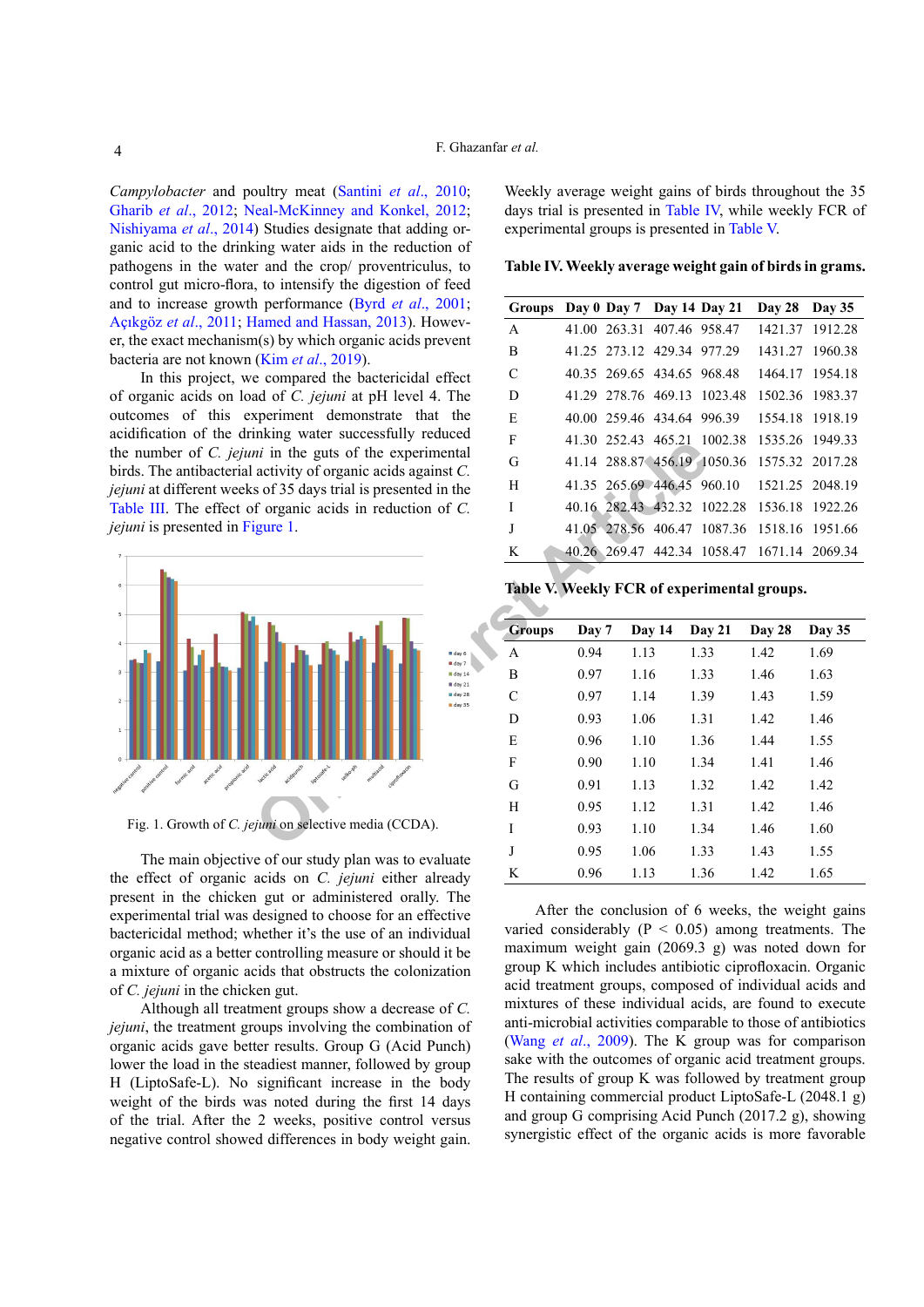than the use of individual acids. No significant difference in terms of body weight was observed in the negative control group A (1912.2 g) and positive control group B (1960.3 g).

Chicks of the group G (Acid Punch) displayed a significant improvement ( $P < 0.05$ ) in terms of FCR (1.42) as compared with the chicks of group H (LiptoSafe-L), group F (Lactic acid) and group D (Acetic acid) with the same FCR (1.46). Why group H (LiptoSafe-L) did not gave better results in terms of FCR may be because *C. jejuni* cannot utilize the citric acid cycle to yield energy but it can use citric acid cycle intermediates, acetic acid and lactic acid to produce energy. The progress in the FCR in group G (Acid Punch) could be possibly because of the improved utilization of the nutrients causing increased body weight gain.

of the nutrients causing increased<br>
intervalsed are the single organic acids.<br>
Intervalsed are the p < 0.05 level of significant difference between<br>
the p < 0.05 level of significant are development of possible food bot<br> There was a statistically significant difference between the treatment groups at the  $p < 0.05$  level of significance as demonstrated by one-way ANOVA (F  $(10, 44) = 29.8$ , *p*= 0.00) Details in supplementary data S1 A Tukey's post hoc test showed that there is significant difference in the group means of negative control group (Group 1) to positive control group (Group 2;  $sig = 0.00$ ), propionic acid group (Group 5;  $sig = 0.00$ ), lactic acid group (Group 6;  $sig = 0.10$ ) and antibiotic group (Group 11;  $sig = 0.027$ ). Positive control group (Group 2) to all groups (sig =  $0.00$ ). Formic acid group (Group3) to positive control group (Group 2;  $sig = 0.00$ ) and lactic acid group (Group 5; sig  $= 0.00$ ). Acetic acid group (Group 4) to positive control group (Group 2;  $sig = 0.00$ ), propionic acid group (Group 5; sig = 0.00), lactic acid group (Group 6; sig = 0.03), Selko-pH group (Group 9;  $sig = 0.025$ ), MultiAcid group (Group 10; sig =  $0.028$ ) and antibiotic group (Group 11;  $sig = 0.008$ ). Propionic acid group (Group 5) to negative control group (Group 1;  $sig = 0.00$ ), positive control group (Group 2; sig = 0.00), formic acid group (Group 3; sig = 0.00), acetic acid group (Group 4;  $sig = 0.00$ ), Acidpunch group (Group 7;  $sig = 0.00$ ) and Liptosafe group (Group 8; sig =  $0.001$ ). Lactic acid group (Group 6) to negative control group (Group 1;  $sig = 0.010$ ), positive control group (Group 2;  $sig = 0.00$ ) and acetic acid group (Group 4;  $\text{sig} = 0.003$ ). Acidpunch group (Group 7) to positive control group (Group 2;  $sig = 0.00$ ) and propionic acid group (Group 5;  $sig = 0.00$ ). Lipto-safe group (Group 8) to positive control group (Group 2;  $sig = 0.00$ ) and propionic acid group (Group 5;  $sig = 0.001$ ). Selko-pH group (Group 9) to positive control group (Group 2;  $sig = 0.00$ ) and acetic acid group (Group 4;  $sig = 0.025$ ). MultiAcid group (Group 10) to positive control group (Group 2;  $sig = 0.00$ ) and acetic acid group (Group 4;  $sig = 0.028$ ). Antibiotic group (Group 11) to negative control group (Group1; sig  $= 0.027$ ), positive control group (Group 2; sig  $= 0.00$ ) and

acetic acid group (Group 4;  $sig = 0.008$ ). The statistical results show that there is no significant effect of organic acids on the WG of birds or FCR.

As the bacterial colonization is reduced, it gives a positive outcome on the health of the bird specified by good health, notable weight gain and acceptable FCR. These reductions, although appeared to be very small but important, can have serious impact on poultry industry.

# **CONCLUSIONS AND RECOMMENDATIONS**

In conclusion, this study displayed that synergistic actions of the combined organic acid supplementation (Acid Punch) presented higher decline rates of *Campylobacter* spp. than the single organic acids. It is not only effective in dropping the microbial count in an *in vivo* trial experiment, but also retains the general wellbeing by inhibiting the development of possible food borne pathogens.

### **ACKNOWLEDGEMENTS**

Authors acknowledge Higher Education Commission (HEC) funded project# 4333/NRPU/R&D/HEC/14/278 entitled "Evaluation of anti- *Campylobacter* activity of indigenous probiotic *Lactobacilli* alone and in combination with different organic acids in poultry" for supporting this study.

#### *Statement of conflict of interest*

The authors have declared no conflict of interest.

### **REFERENCES**

- Açıkgöz, Z., Bayraktar, H. and Altan, Ӧ., 2011. Effects of formic acid administration in the drinking water on performance, intestinal microflora and carcass contamination in male broilers under high ambient temperature. *Asian Aust. J. Anim. Sci*., **24**: 96-102. <https://doi.org/10.5713/ajas.2011.10195>
- <span id="page-4-0"></span>Beier, R.C., Byrd, J.A., Andrews, K., Caldwell, D., Crippen, T.L., Anderson, R.C. and Nisbet, D.J., 2020. Inhibition and interactions of *Campylobacter jejuni* from broiler chicken houses with organic acids. *Microorganisms*, **7**: 223. [https://doi.](https://doi.org/10.3390/microorganisms7080223) [org/10.3390/microorganisms7080223](https://doi.org/10.3390/microorganisms7080223)
- Byrd, J.A., Hargis, B.M., Caldwell, D.J., Bailey, R.H., Herron, K.L., McReynolds, J.L., Brewer, R.L., Anderson, R.C., Bischoff, K.M., Callaway, T.R. and Kubena, L.F., 2001. Effect of lactic acid administration in the drinking water during preslaughter feed withdrawal on Salmonella and Campylobacter contamination of broilers. *Poult.*